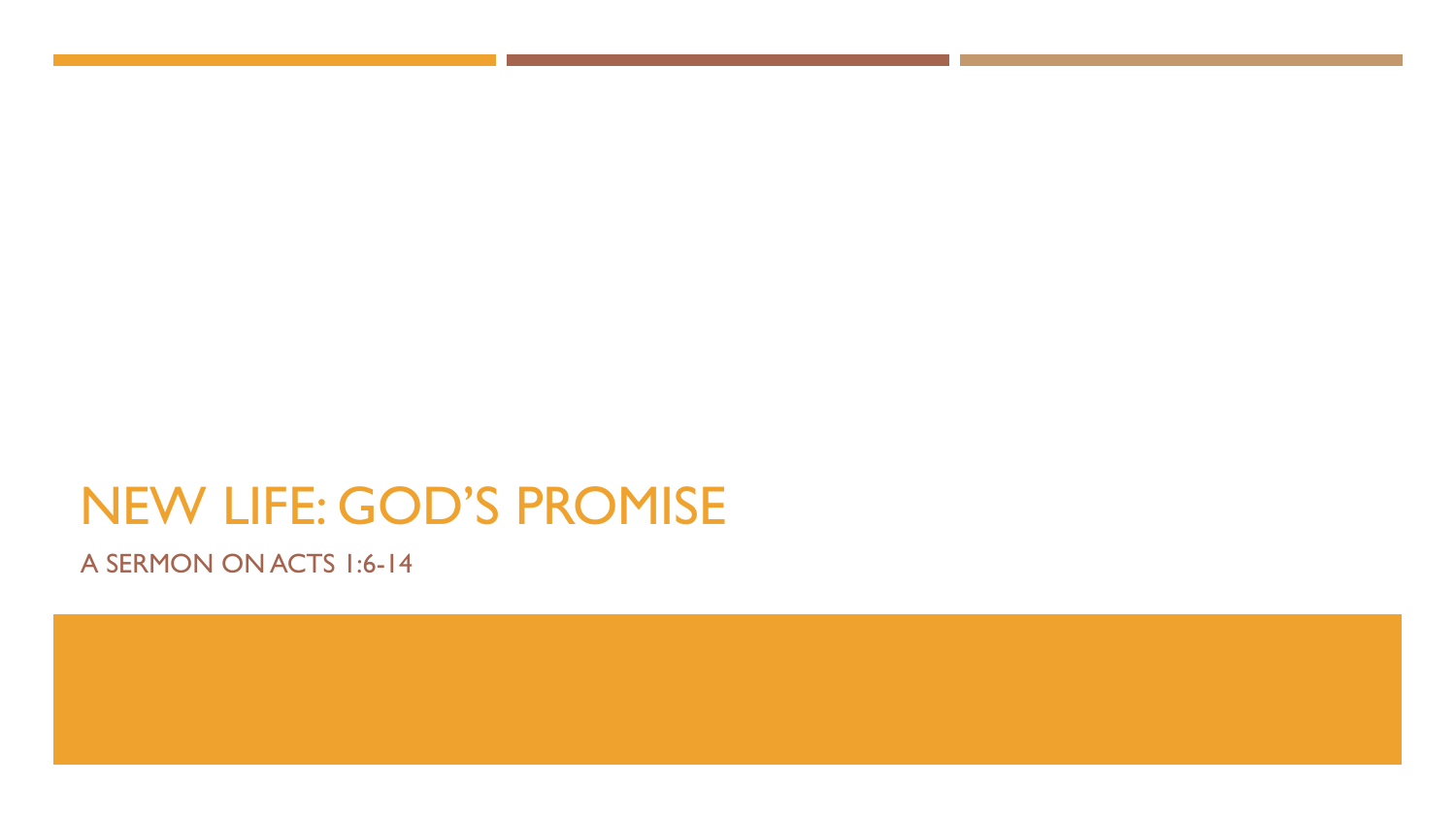### WATCHING FOR JESUS

"Lord, is this the time when you will restore the kingdom to Israel?"

*Acts 1:6 (NRSV)*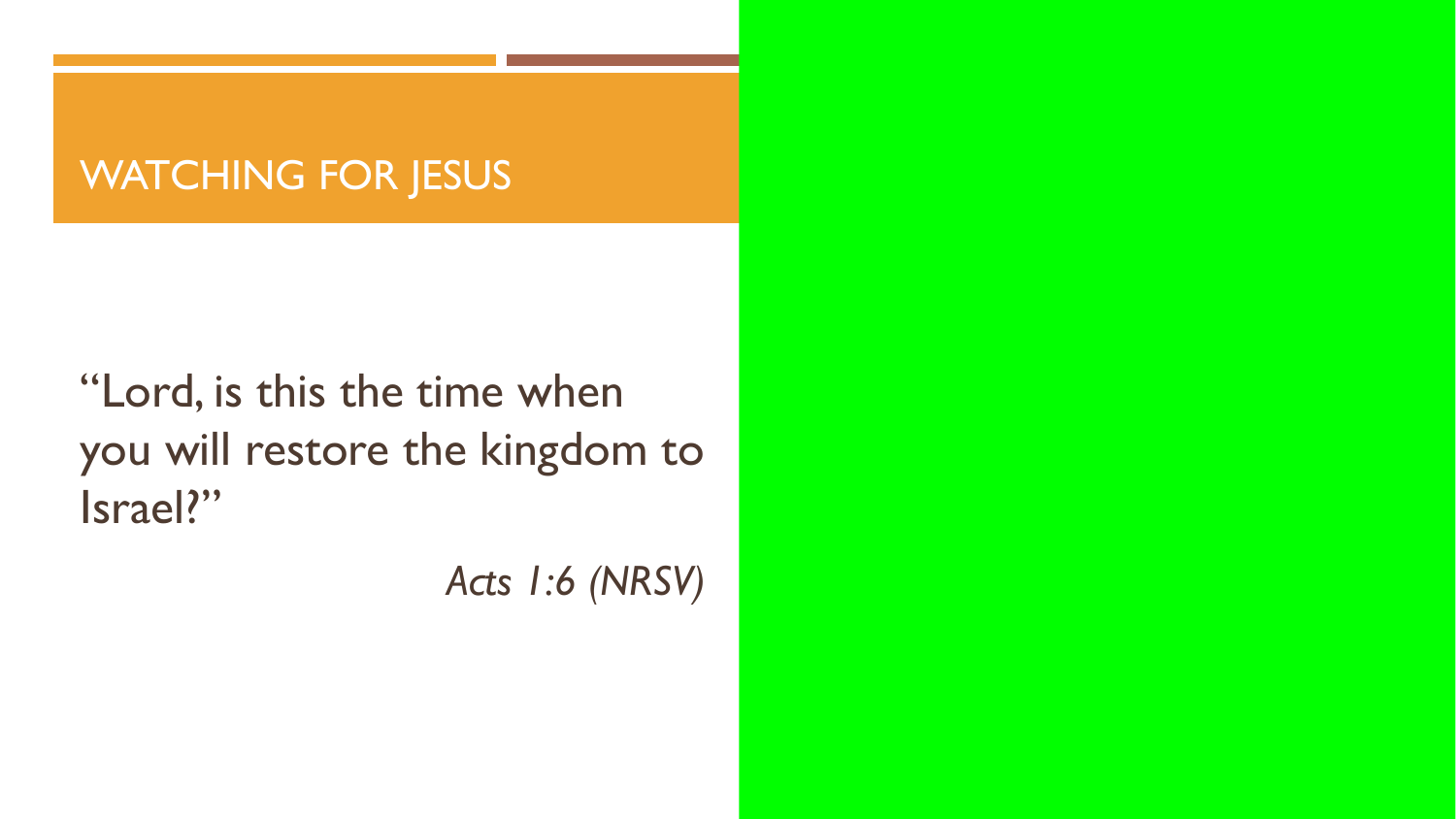#### WATCHING FOR JESUS

"It is not for you to know the times or periods that the Father has set by His own authority."

*Acts 1:7 (NRSV)*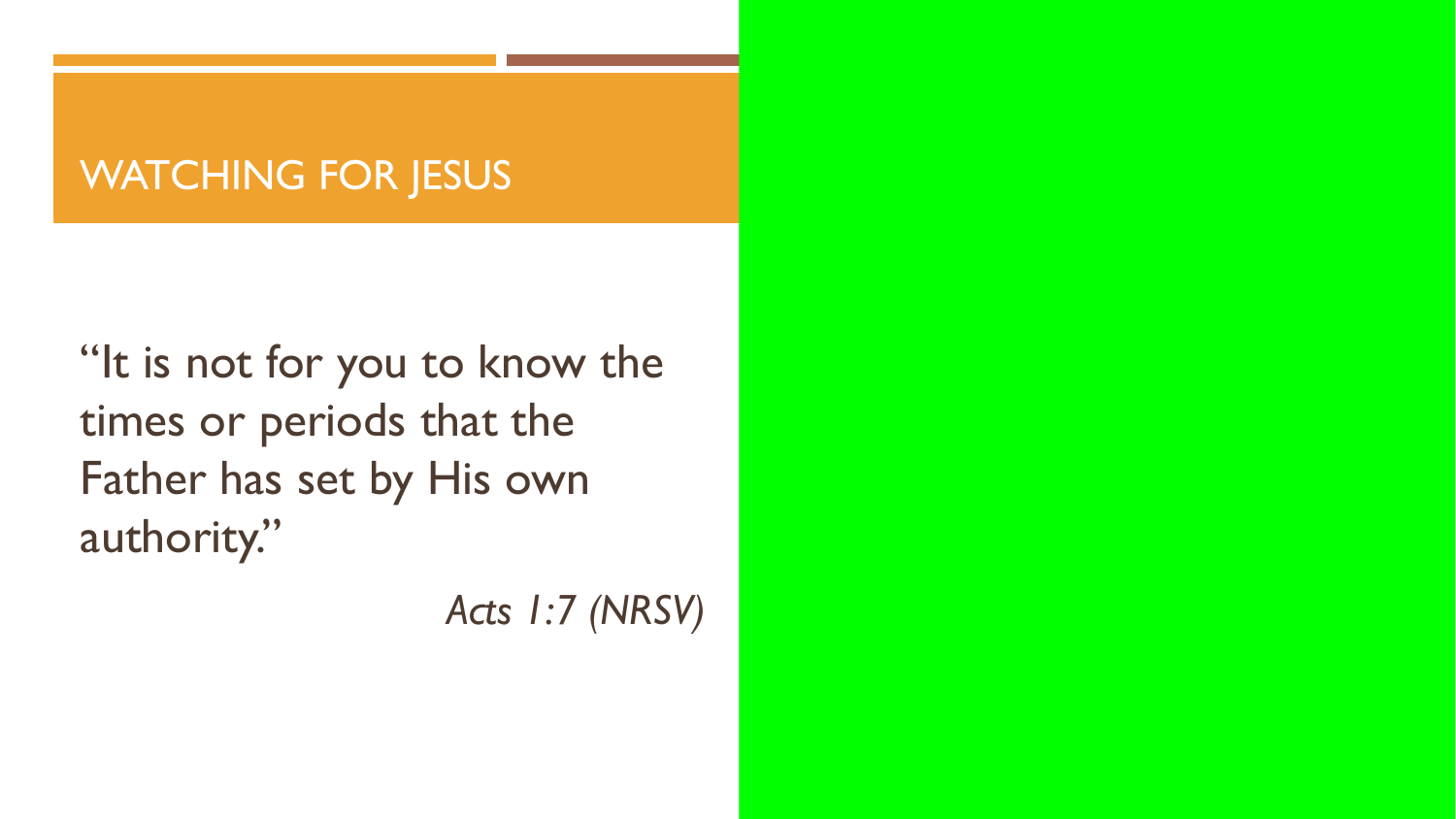# WAITING FOR THE RETURN

- **Saving for the return**
- **Waiting for God's** intervention
- **Turning inwards for survival**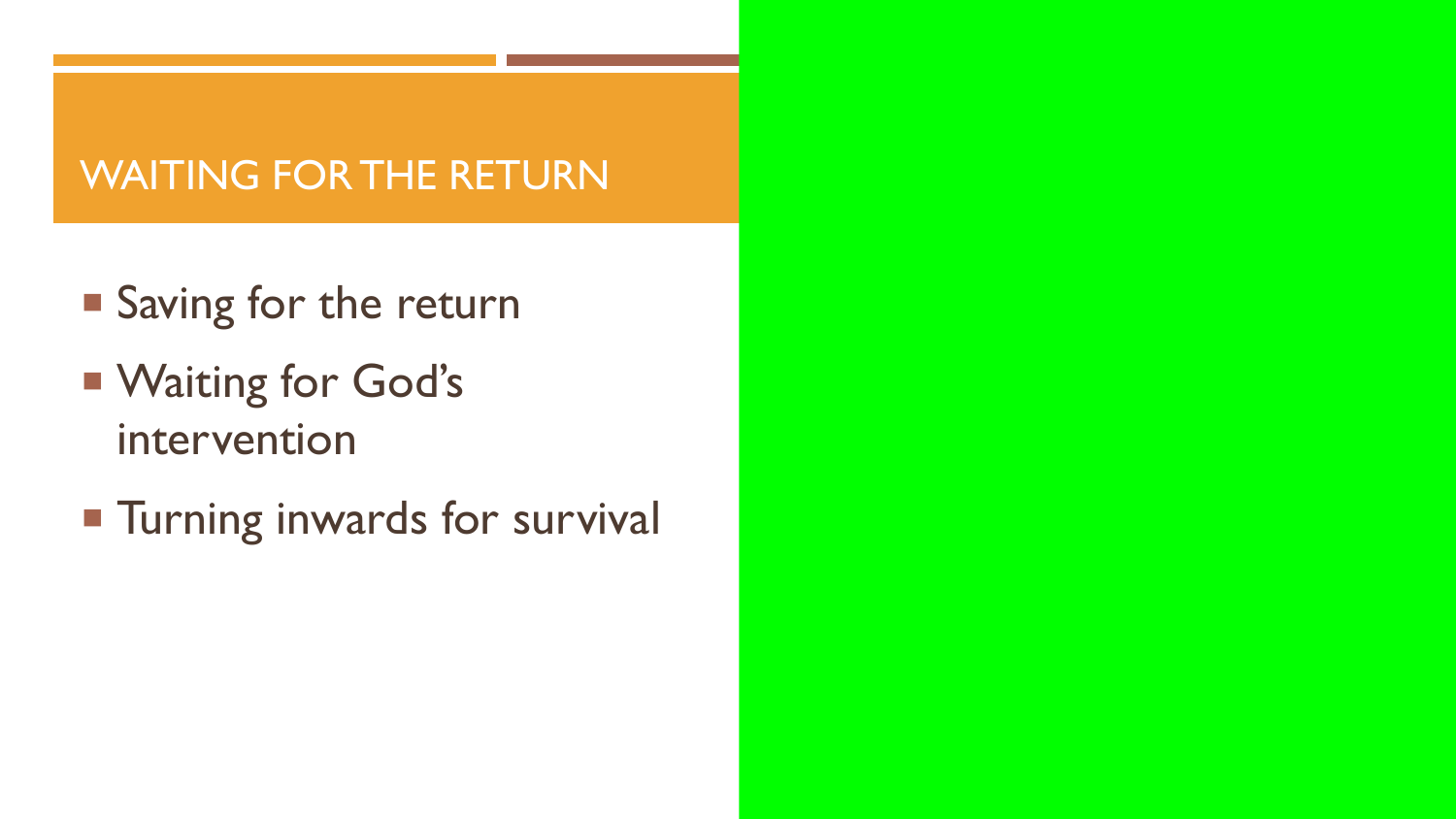# THE APOSTOLIC COMMUNITY

"But you will receive power when the Holy Spirit has come upon you; and you will be My witnesses in Jerusalem, in all Judea and Samaria, and to the ends of the earth."

*Acts 1:8*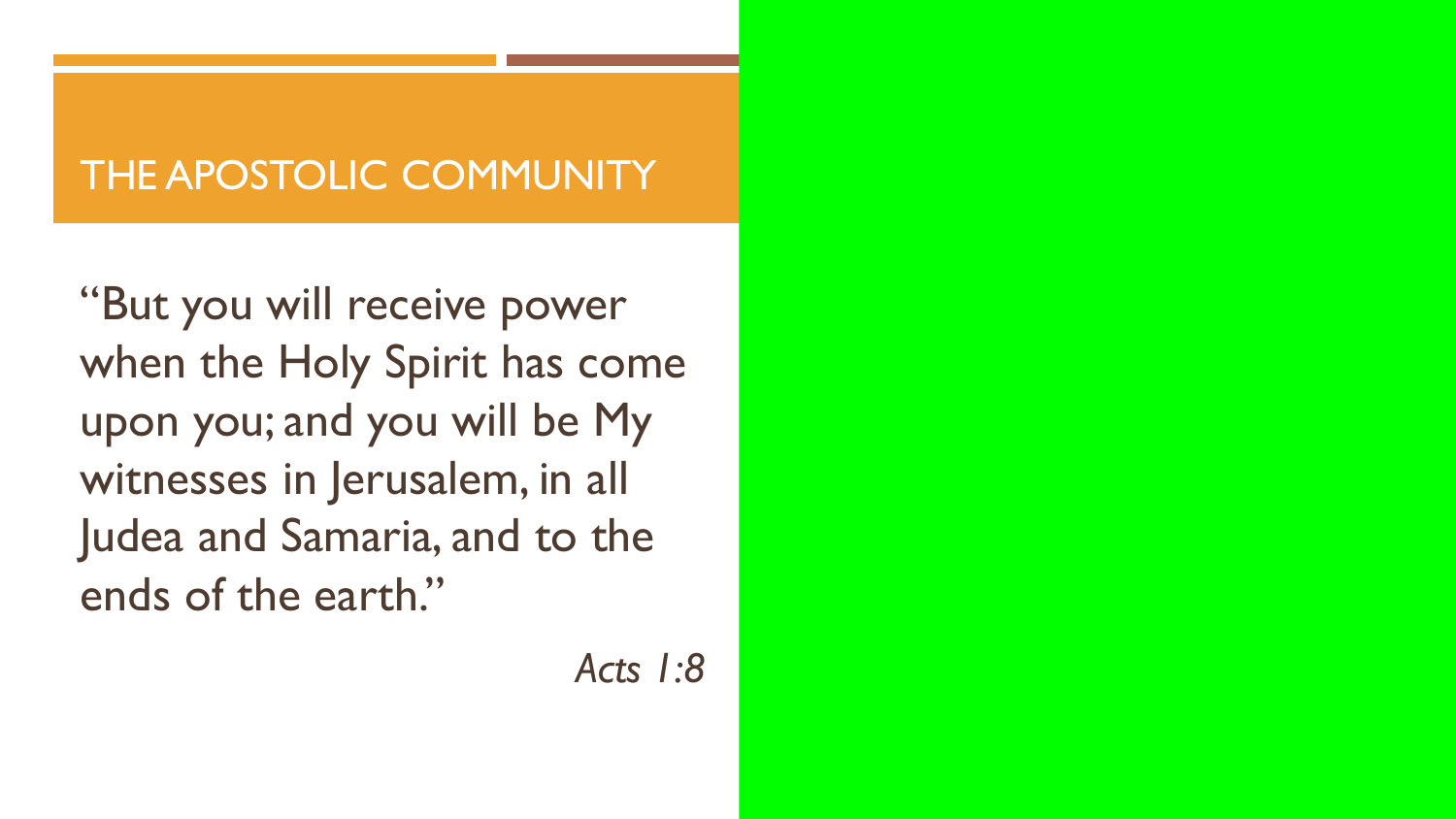### THE APOSTOLIC COMMUNITY

"Two men in white robes stood by them. They said, 'Men of Galilee, why do you stand looking up toward heaven?""

*Acts 1:10-11*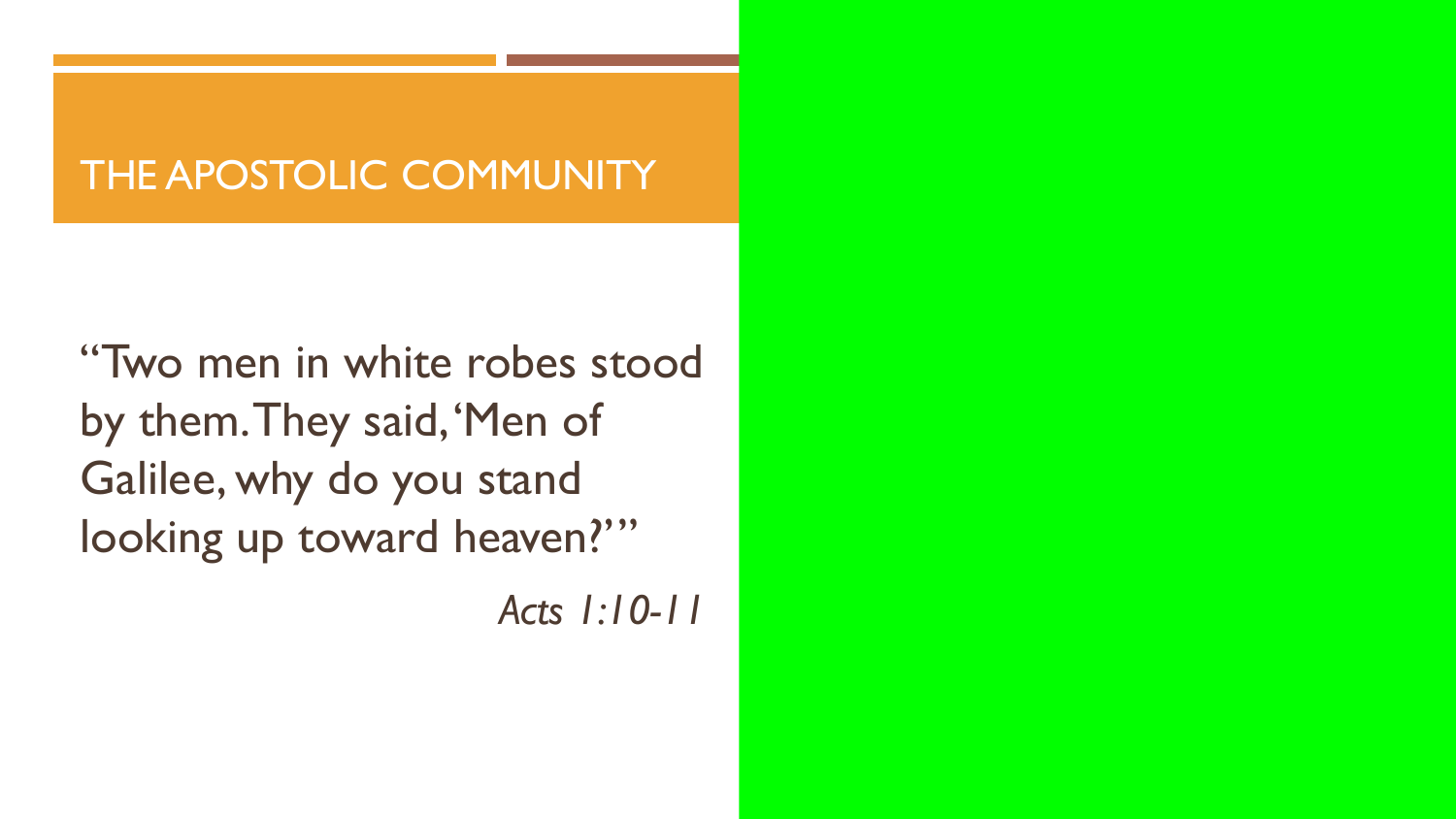### OUR SPIRIT-LED COMMUNITY

We are called to be the Church: to celebrate God's presence, to live with respect in Creation..

*From "A New Creed" (The Manual §2.5)*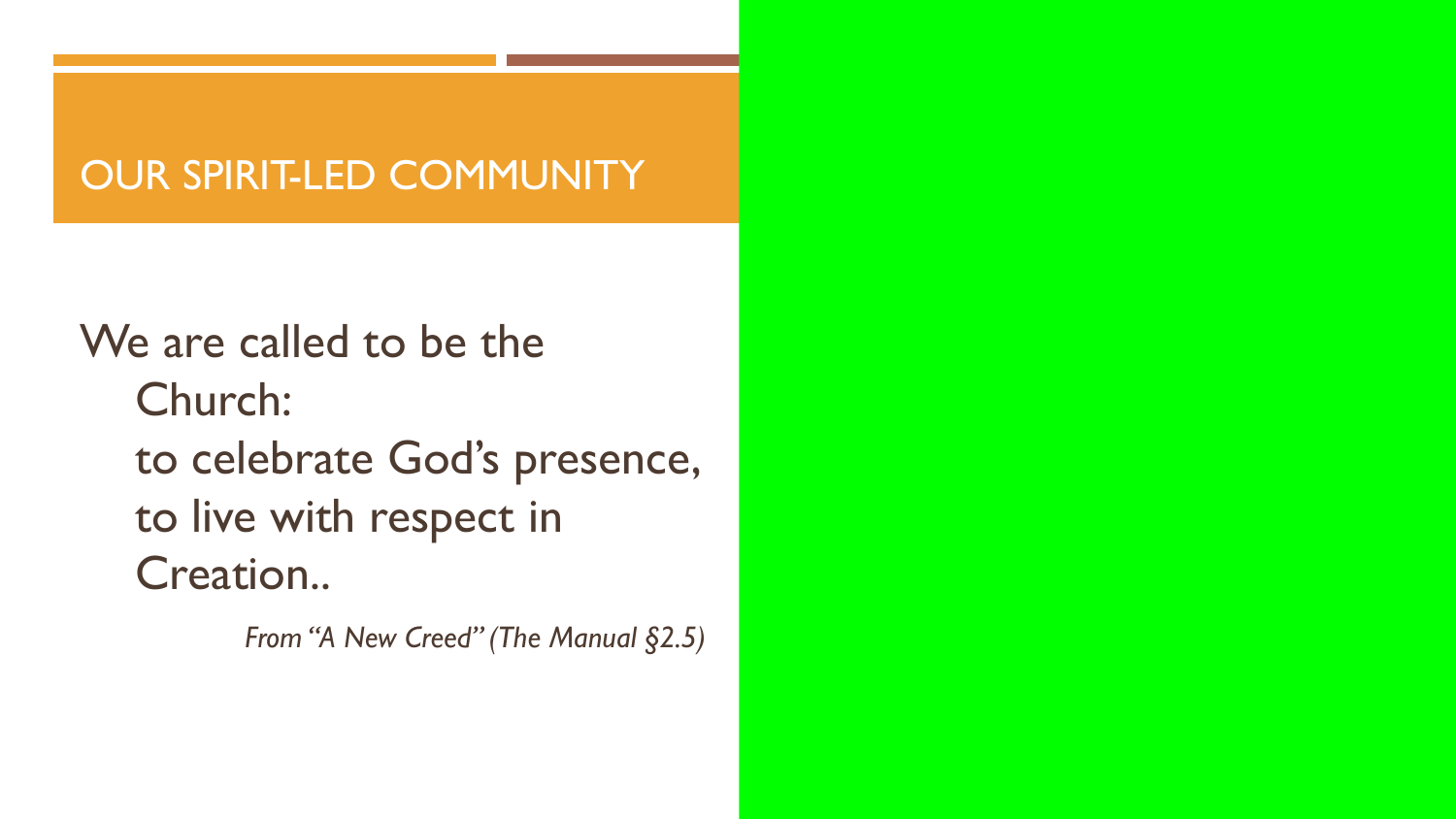#### OUR SPIRIT-LED COMMUNITY

We are called to be the Church: ... to love and serve others, to seek justice and resist evil...

*From "A New Creed" (The Manual §2.5)*